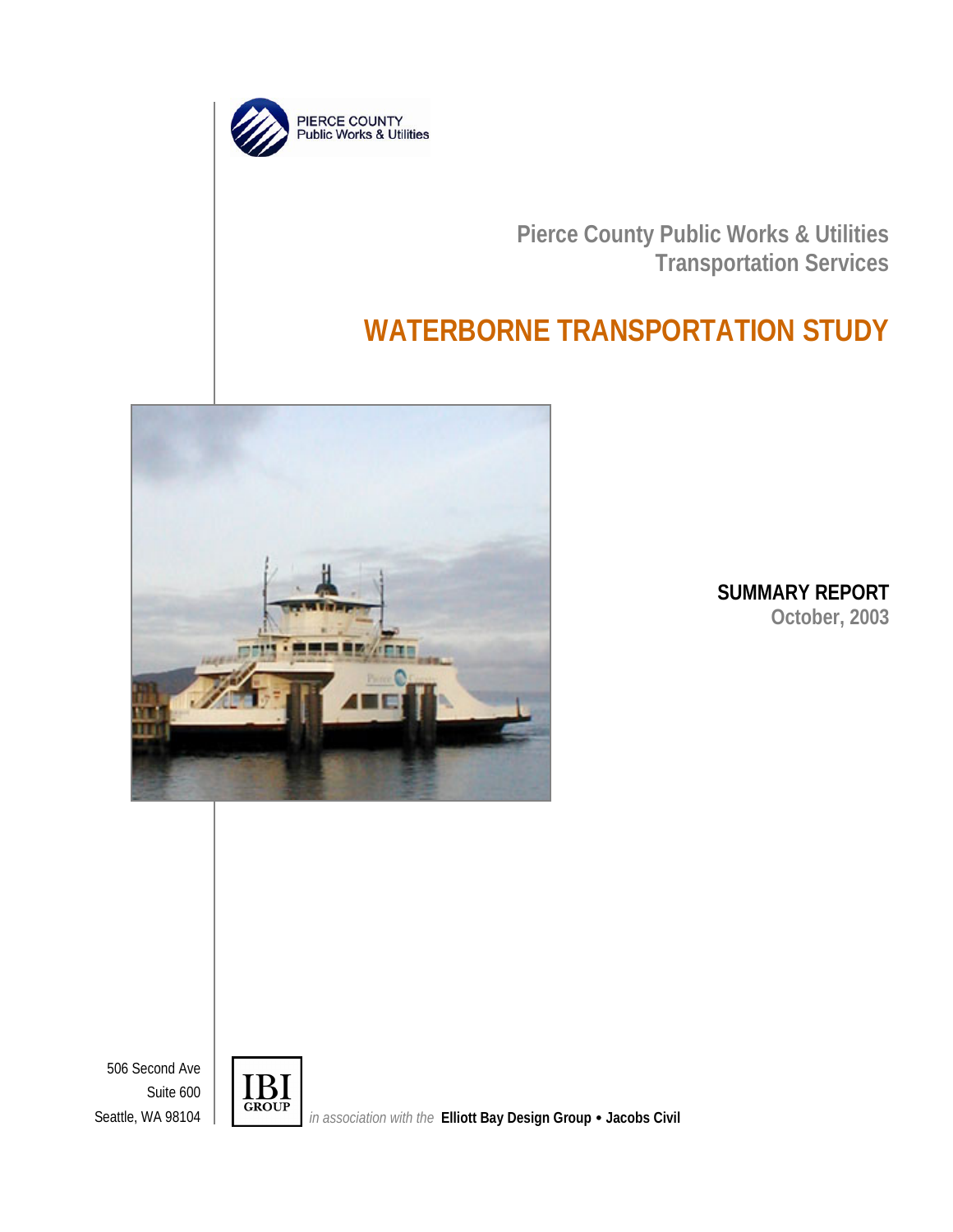## **Table of Contents**

| $\mathbf{1}$ .                 |                                                 |
|--------------------------------|-------------------------------------------------|
| 2.                             |                                                 |
| 3 <sub>1</sub>                 |                                                 |
| 4.                             | PROJECTED POPULATION AND FERRY TRAFFIC GROWTH 3 |
| 5 <sub>1</sub>                 |                                                 |
| 6.                             |                                                 |
| $7_{\scriptscriptstyle{\sim}}$ |                                                 |
| 8.                             |                                                 |
| 9.                             |                                                 |
|                                |                                                 |
|                                |                                                 |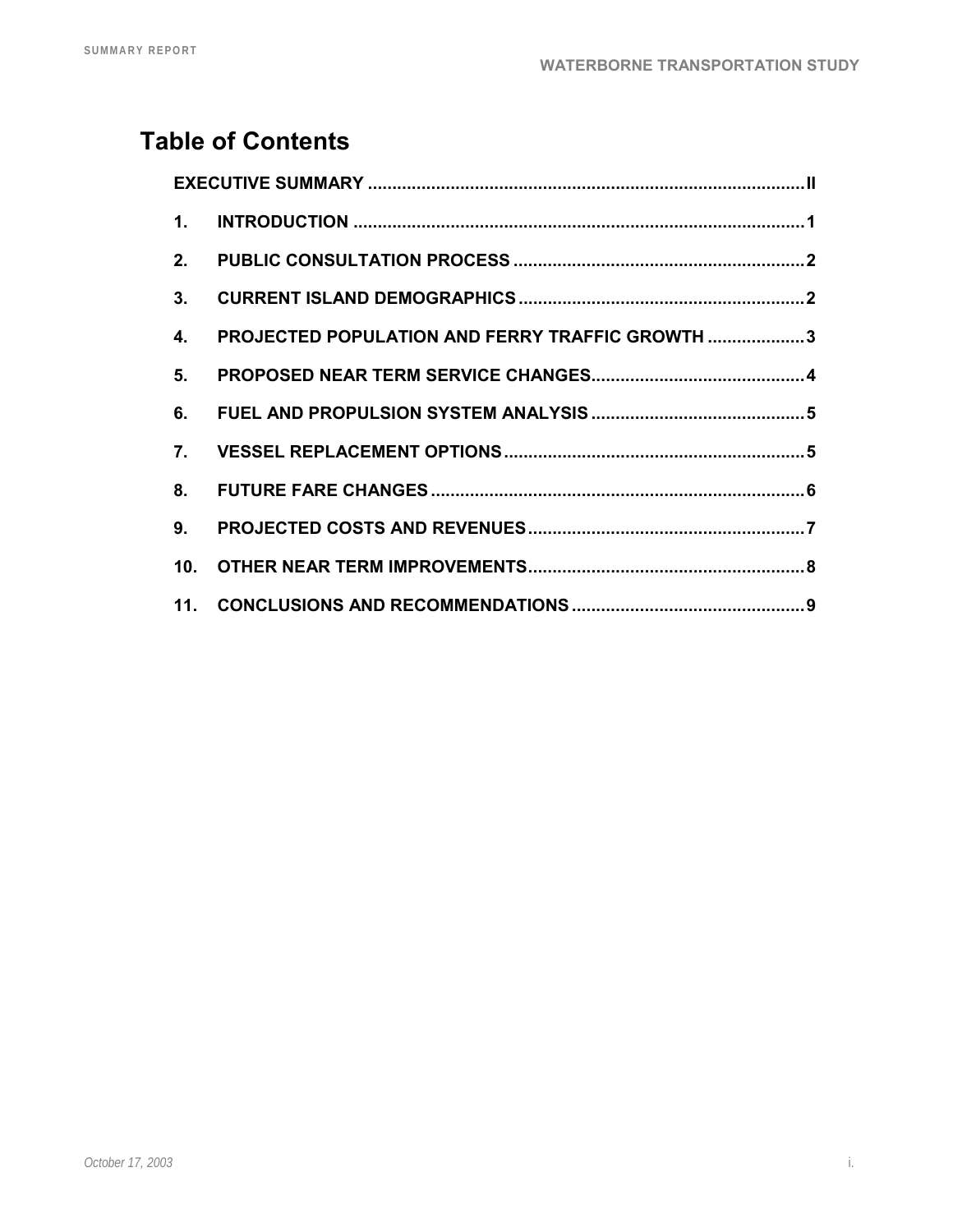#### **EXECUTIVE SUMMARY**

Pierce County Public Works & Utilities – Transportation Services, provides ferry service between the Town of Steilacoom, Anderson Island and Ketron Island. Primary service is provided by the M/V Christine Anderson, a 54 car vessel. Back up service is provided by the M/V Steilacoom, a 30 car vessel that is now almost 70 years old.

The ferry system was last studied fourteen years ago in 1989. Since that time, the population of Anderson Island has increased 64%, the ferry is operating near full capacity in the a.m. and p.m. peak commuter periods, and the M/V Steilacoom has reached the end of its serviceable life. Responding to these changes, the four objectives of the Waterborne Transportation Study are to:

- 1. Project population changes and assess impacts on ferry service through the year 2025.
- 2. Identify changes to the ferry service to meet projected demands and provide efficient operations.
- 3. Identify opportunities to enhance customer service.
- 4. Achieve 80% recovery of ferry system costs from fares.

Findings from the demographic analysis and traffic projections show that the current ferry service is reaching capacity during the morning (6:00 to 9:00 a.m.) and evening (5:00 to 7:00 p.m.) peak periods, primarily due to the presence of more working families on Anderson Island. With the current schedule, two direct sailings are provided to Anderson Island, and one direct sailing to Ketron Island is provided during each of the morning and evening peak periods. For Anderson Island, this provides an effective peak period capacity of 108 vehicles with the 54 car capacity M/V Christine Anderson (2 sailings x 54 vehicles).

The study projects moderate population growth for Anderson Island, and assesses the impacts of that growth on the current ferry service. With the current schedule, the ferry service is operating close to capacity for that run during the morning and evening peak periods. Traffic projections show that by as early as 2005, more vehicle overloads will occur on the Anderson Island run as traffic demands exceed available capacity.

To accommodate changes in demographics and projected future traffic growth, the study makes four key recommendations:

- 1. Replace the existing direct Ketron Island runs with triangle runs that serve Steilacoom, Ketron Island, and Anderson Island. This would add a third sailing to Anderson Island during each of the morning and evening peak periods, providing an effective peak period capacity of 162 vehicles (3 sailings x 54 vehicles) and meeting projected demands through 2025. It is also recommended that overlength vehicles be prohibited from peak period runs to maximize available vehicle capacity.
- 2. Add a 7:30 p.m. weekday Steilacoom-Anderson Island sailing (the last sailing is currently at 6:00 p.m.). This would provide greater convenience for commuters living on the Island, residents who are shopping or conducting other activities on the mainland, and students who wish to participate in after-school activities.
- 3. Replace the M/V Steilacoom with a new 54 car vessel similar to the M/V Christine Anderson. This would maintain route capacity when the M/V Christine Anderson is in dry-dock, extend periods between major overhauls by regularly alternating service between the two vessels, and keep both vessels in good running condition by using them regularly. In addition, there is the opportunity to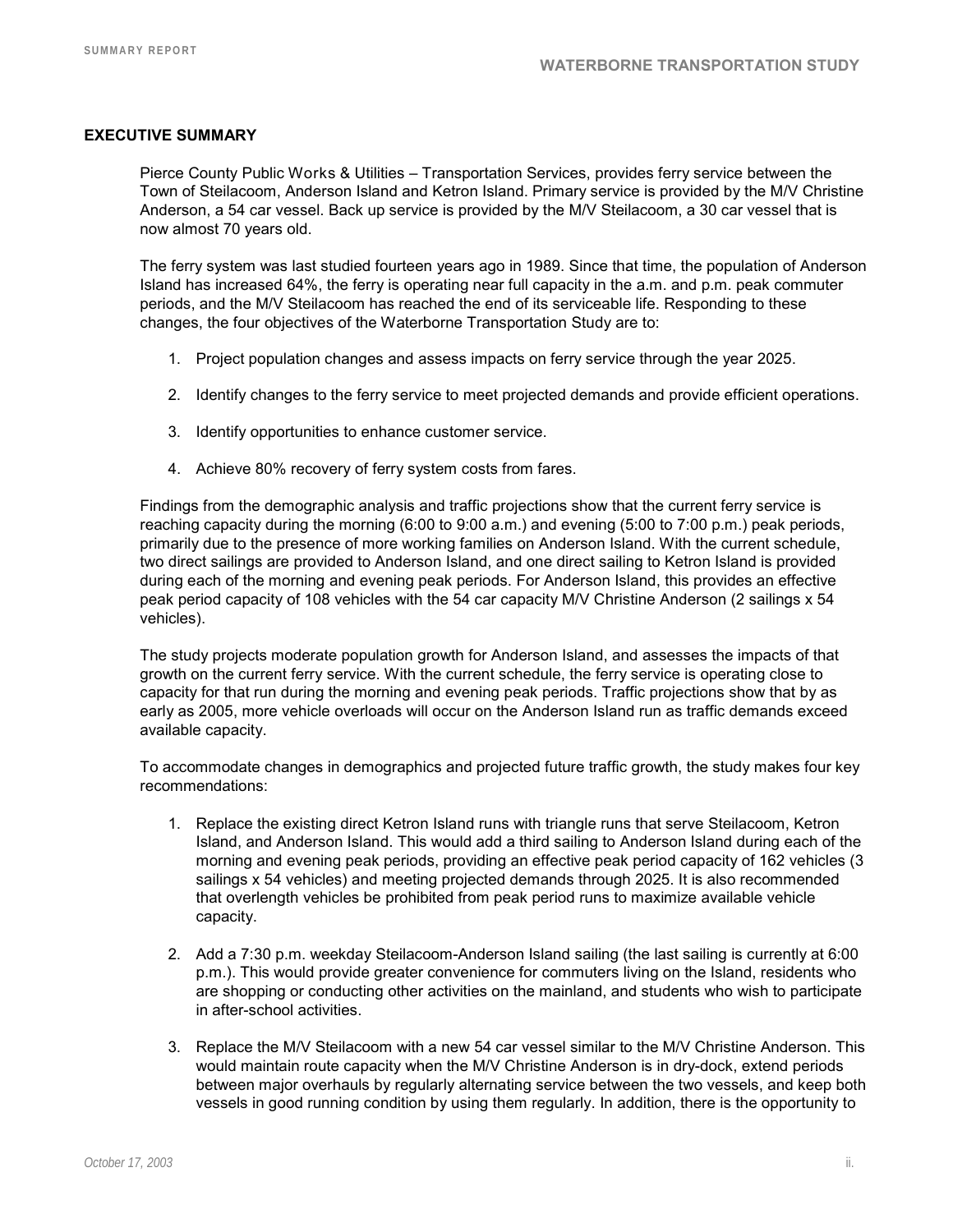operate both vessels during very high demand periods (e.g., holiday weekends), doubling route capacity.

4. Update the current fare pricing structure so that all fare categories are based on algorithmic relationships between fare types, and update fares on a regular two year cycle. This provides the County with a consistent, structured approach for computing fare prices.

Costs associated with these improvements are estimated, and financial cost recovery profiles generated. A recommendation is made to move towards recovery of 80% of annual ferry system costs from fares (currently about 65% of costs are recovered from fares). Achieving an 80% recovery of costs from fares would allow the County to provide enhanced service and fund future vessel repair or replacement.

An example long term pricing table is presented that would gradually move the County to 80% cost recovery from fares by the year 2016.Cost recovery should be enhanced by retaining interest in the ferry fund to offset costs and fund future vessel and terminal improvements..

The study also identifies potential near term improvements in ferry facilities, ticketing and public information. For each potential improvement, costs are identified along with the potential impacts on fares.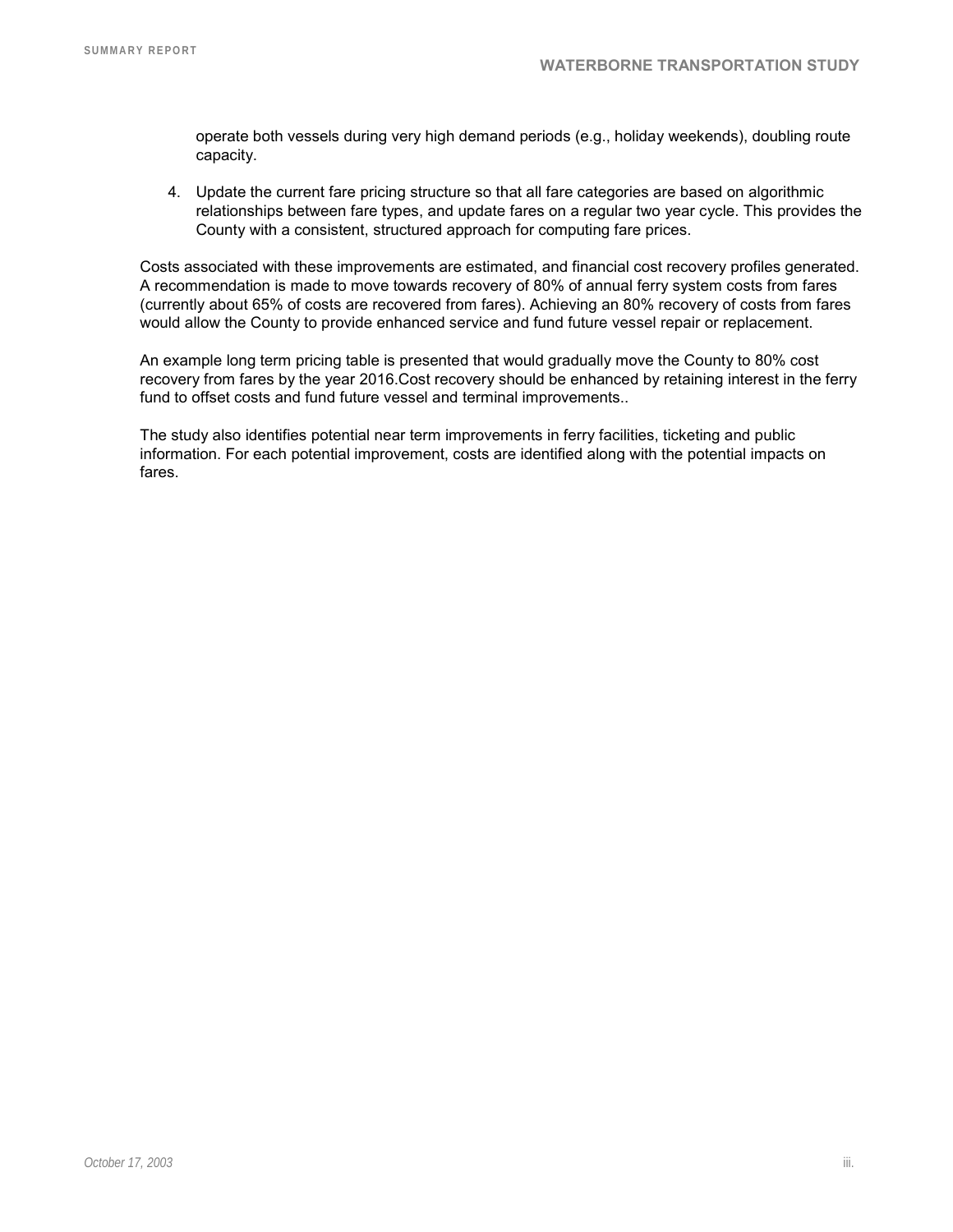**Exhibit 1** 

## **1. INTRODUCTION**

Pierce County Public Works & Utilities – Transportation Services, provides ferry service between the Town of Steilacoom, Anderson Island and Ketron Island as illustrated in Exhibit 1. Primary service is provided by the M/V Christine Anderson, a 54 car vessel. Back up service is provided by the M/V Steilacoom, a 30 car vessel that is now almost 70 years old.

The ferry system is the lifeline for Island residents. Privately owned companies and private parties provided ferry services from the early 1900's until 1937 for Anderson Island, and until 1962 for Ketron Island. After that the County assumed responsibility for the service, contracting out the operations of the ferry system and Steilacoom dock.

The ferry system was last analyzed fourteen years



ago by the 1989 Waterborne Transportation Study. Since that time, the population of Anderson Island has continued to grow and change, ferry demands have increased, and the M/V Steilacoom has reached the end of its serviceable life. Responding to these changes, Pierce County commissioned IBI Group, Jacobs Civil, and the Elliott Bay Design Group to conduct a new Waterborne Transportation Study.

Findings and recommendations from the Waterborne Transportation Study are summarized in this report and described in detail in a series of Technical Memoranda<sup>1</sup> that include:

- *System Demographics*: Analyzes current demographics, rider statistics, customer feedback and projections for future ferry usage.
- *Sensitivity Analysis*: Tests selected key findings in terms of sensitivity to future changes and uncertainty.
- *Propulsion System*: Analyzes the existing propulsion system of the ferry M/V Christine Anderson.
- *Fuel Configuration*: Explores the cost effectiveness, environmental benefits and technical feasibility of utilizing a diesel/natural gas fuel system.
- *System Security*: Provides a confidential assessment of current terminal and vessel security issues. This information will be used as input to the development of a ferry system security plan in early 2004.
- *Public Information*: Identifies potential improvements for dissemination of information to the public.

-

<sup>1</sup> *Waterborne Transportation Study Technical Memoranda,* October, 2003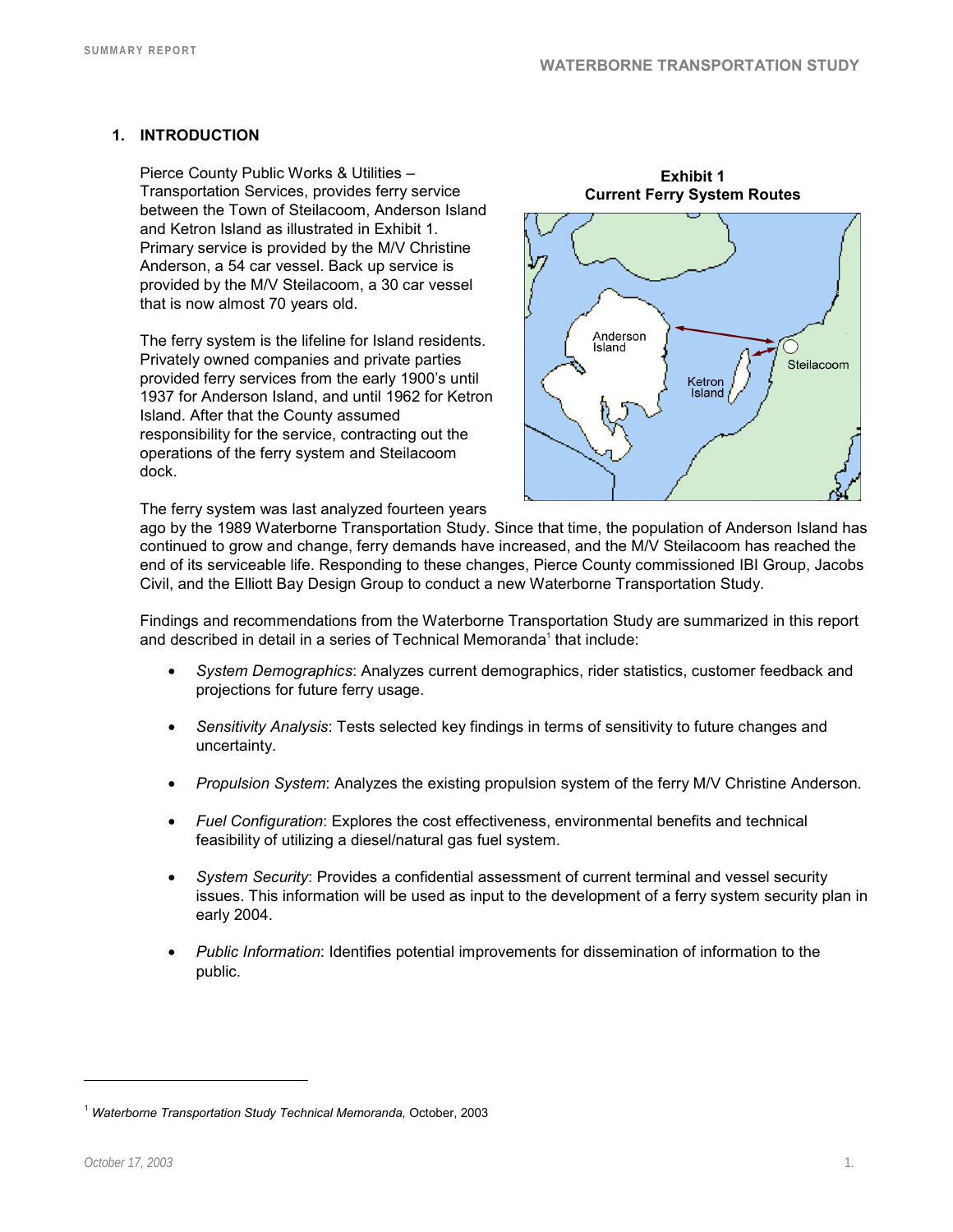## **2. PUBLIC CONSULTATION PROCESS**

Integral to the study was a comprehensive public consultation process that included:

- 1. An on-board survey of ferry riders was conducted over four days in late August/early September 2002. The survey was designed to identify ferry rider needs and preferences, and included general demographic, trip behavior and service improvement questions, as well as general comments about the service. Eleven hundred and twenty-three surveys were completed by ferry riders.
- 2. The results of the on-board survey were supplemented with a property owners survey conducted in October, 2002. Approximately 3,000 surveys were mailed; about 950 completed surveys were returned.
- 3. A public open house conducted on Anderson Island in February, 2003, mid-way through the study. At the open house, initial options were presented for service and routing changes, ticketing improvements,

**Pierce County Public Works and Utilities Options for New Vessel** Study



new vessel procurement, and public information improvements as illustrated in the example presentation board in Exhibit 2. Approximately 250 Island residents and property owners attended the open house, and provided comments on the options presented.

Information from the surveys was used to help develop an initial set of proposed ferry system improvements and options. Information from the open house was used to help refine those options and develop a recommended list of improvements.

#### **3. CURRENT ISLAND DEMOGRAPHICS**

The demand for ferry service is driven by the demographic makeup of the Islands and associated travel needs. Comparison of US Census data showed that the Anderson Island population grew at a rate of about 5% per year over the period 1990 to 2000, rising from a population of 548 to 900 (an increase of about 64%) by 2000. Ketron Island currently only has a population of 18 people. The impacts of any changes in Ketron Island population on ferry service would be negligible.

As illustrated in Exhibits 3 and 4, the most significant demographic change from 1990 to 2000 was the relative increase in primary householders in the 45 to 64 year old range. Along with this has been a drop in the median age from 58 years old to 52. The number of households on Anderson Island also increased from 1990 to 2000, growing from 517 to 720 (total growth of about 39%). The most significant change was in the number of occupied (as opposed to vacant and seasonal homes) households. These grew from 245 in 1990 to 421 by 2000; an increase of 72%.

**Exhibit 2 Example Open House Presentation Board**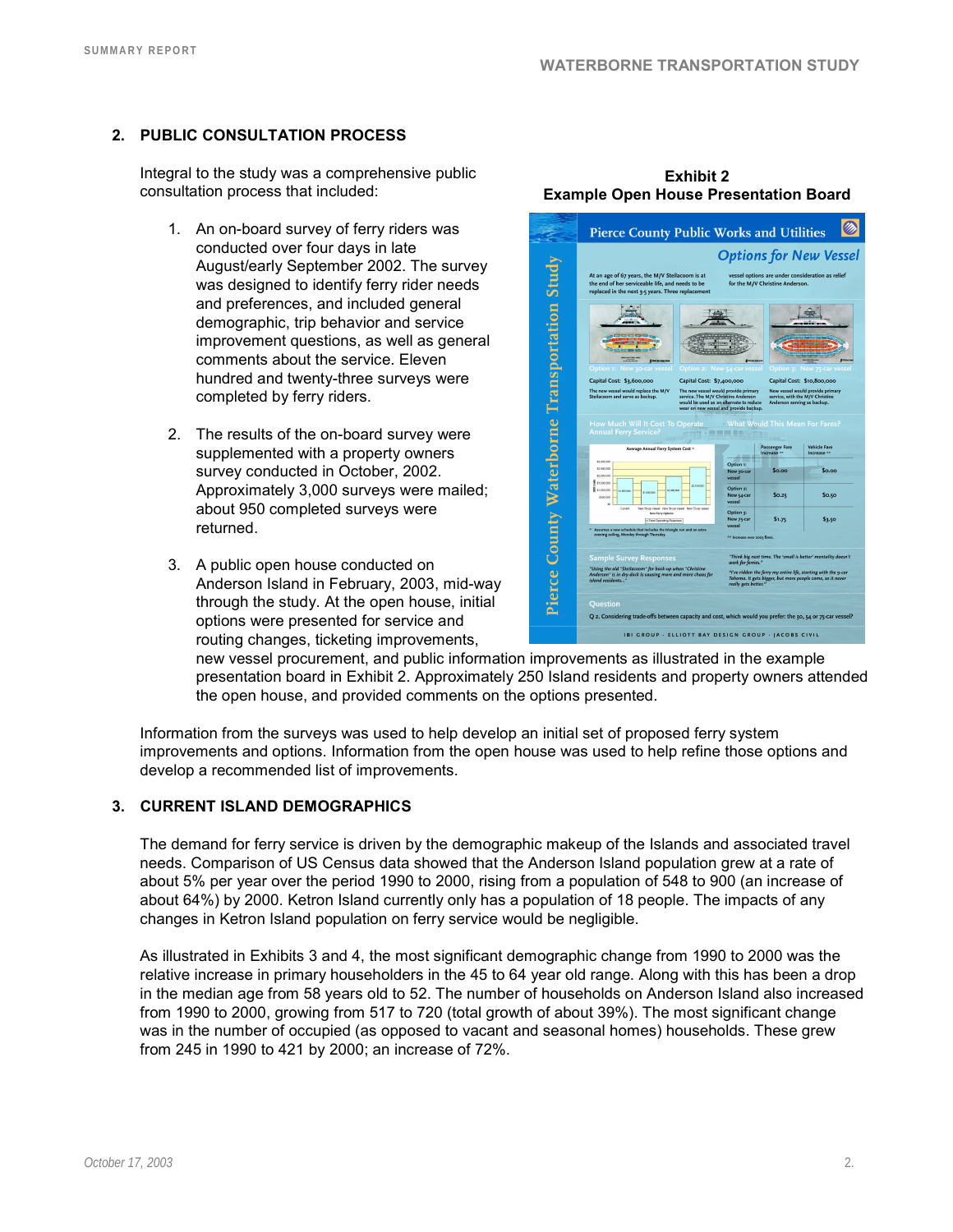

The change in number of occupied households, coupled with the increase in the 45-64 year old age demographic, signifies an increasing proportion of working families on the island. This further suggests that the primary impacts on ferry traffic are during the morning (6:00 – 9:00 a.m.) and evening (5:00 – 7:00 p.m.) peak periods as more residents are traveling to/from work and school.

#### **4. PROJECTED POPULATION AND FERRY TRAFFIC GROWTH**

Using historical information and current demographics, low, moderate and high population increase scenarios for Anderson Island through 2025 are:

- *Low:* 2%/yr population increase through 2005, 1%/yr population increase from 2006-2015, and no growth thereafter.
- *Moderate*: 2.5%/yr population increase through 2005, 1.5%/yr population increase thereafter through 2025.
- *High*: 5%/yr population increase through 2010, dropping to 2%/yr increase thereafter.

A review of development constraints on Anderson Island<sup>2</sup>, limitations of the current water and septic systems, and current economic conditions in the Puget Sound area, suggested that the most likely growth scenario would lie in between the low and high estimates. This scenario, classified as "moderate growth", projects a 2.5%/yr increase in Anderson Island population through 2005, transitioning to 1.5%/yr thereafter through 2025.

-

 $^2$  Outside of the Riviera Community, R10 zoning requires a 10 acre minimum lot size. For septic and water purposes, the Pierce County Health Department recommends a minimum 1 acre lot size.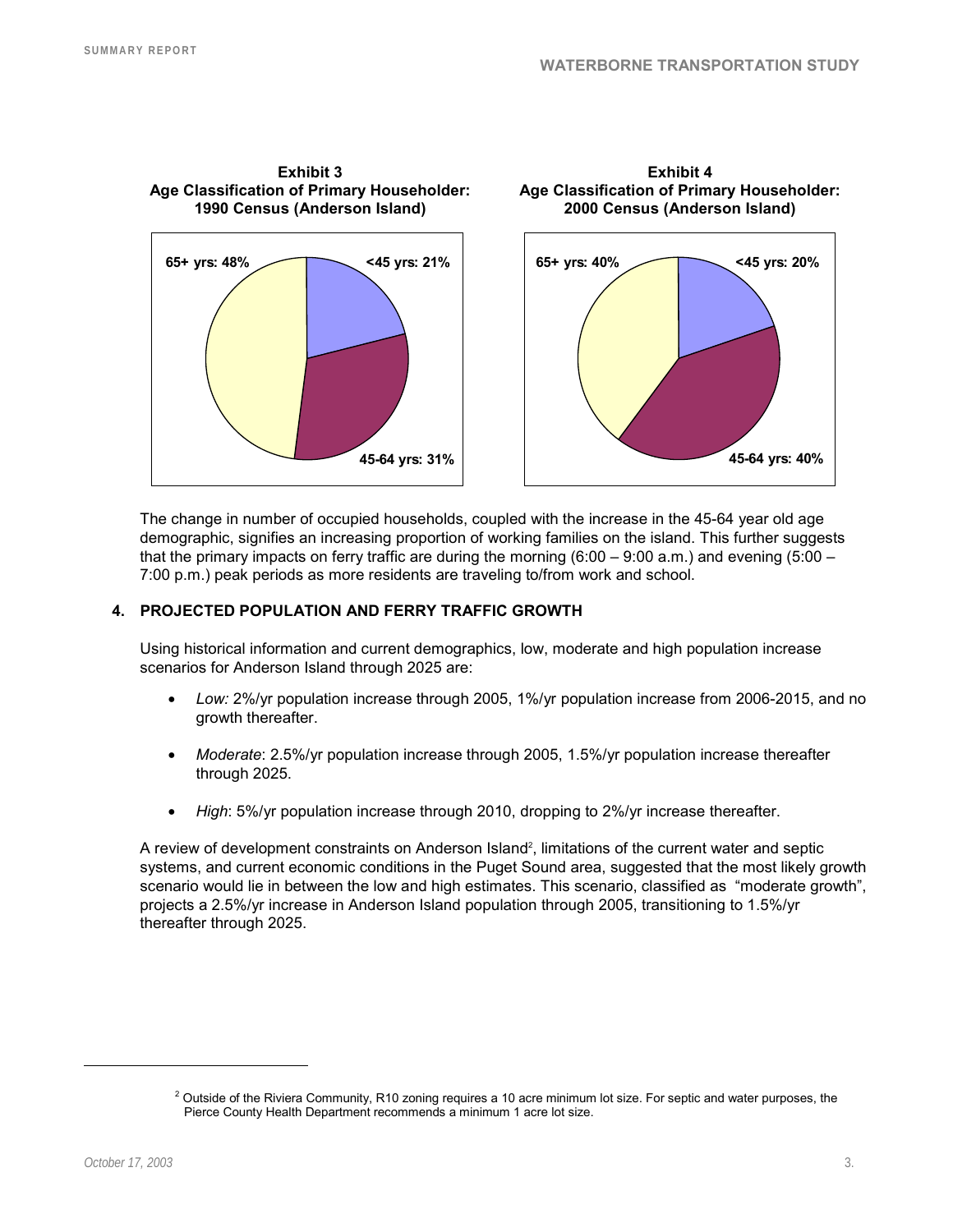**Exhibit 5** 

Using the moderate growth scenario, projections were made of future ferry system traffic demands through 2025, focusing in particular on impacts on ferry traffic during the morning and evening peak periods. During each of these periods, the M/V Christine Anderson provides a peak period route capacity of up to 108 vehicles (two sailings per peak period, 54 vehicles per sailing).

An analysis of current traffic conditions showed that sailings during the morning and evening peak periods are now at or near vehicle capacity, particularly morning sailings from Anderson Island. Given the current schedule, overload conditions (where vehicles have to wait a sailing) during these periods are expected to occur with increasing frequency as illustrated in Exhibit 5.



The number of vehicles that are "left behind" during the morning or evening peak periods are projected to grow from a few in 2005, to as many as 40 by 2025.

#### **5. PROPOSED NEAR TERM SERVICE CHANGES**

To accommodate projected vehicle demands, near term service changes were identified that would provide additional capacity during the weekday morning and evening peak periods. These include:

1. Replace existing direct Ketron Island runs with new triangle runs between Steilacoom, Anderson Island, and Ketron Island as illustrated in Exhibit 6. This adds a third sailing to Anderson Island during each of the morning and evening peak periods.

The addition of a third sailing to Anderson Island increases the peak period capacity from the current 108 vehicles to 162 vehicles. Based on traffic projections, this provides sufficient capacity to meet peak period demands through 2025.

- 2. Add a 7:30 p.m. Monday-Thursday Anderson Island sailing (currently the last sailing departs at 6:00 p.m.). In the surveys and open house, customers indicated a strong preference for this run, noting that it better fits work schedules, allows additional time for students to participate in after school activities, and relieves concern over missing the last sailing.
- 3. Restrict overlength (over 40') vehicles to non-peak sailings. This increases the vehicle capacity of the vessel during peak periods, improves overall customer satisfaction, and reduces conflicts between overlength vehicle operators and other customers.

**Exhibit 6 Proposed Triangle Runs (Replacing Direct Ketron Island Runs)**

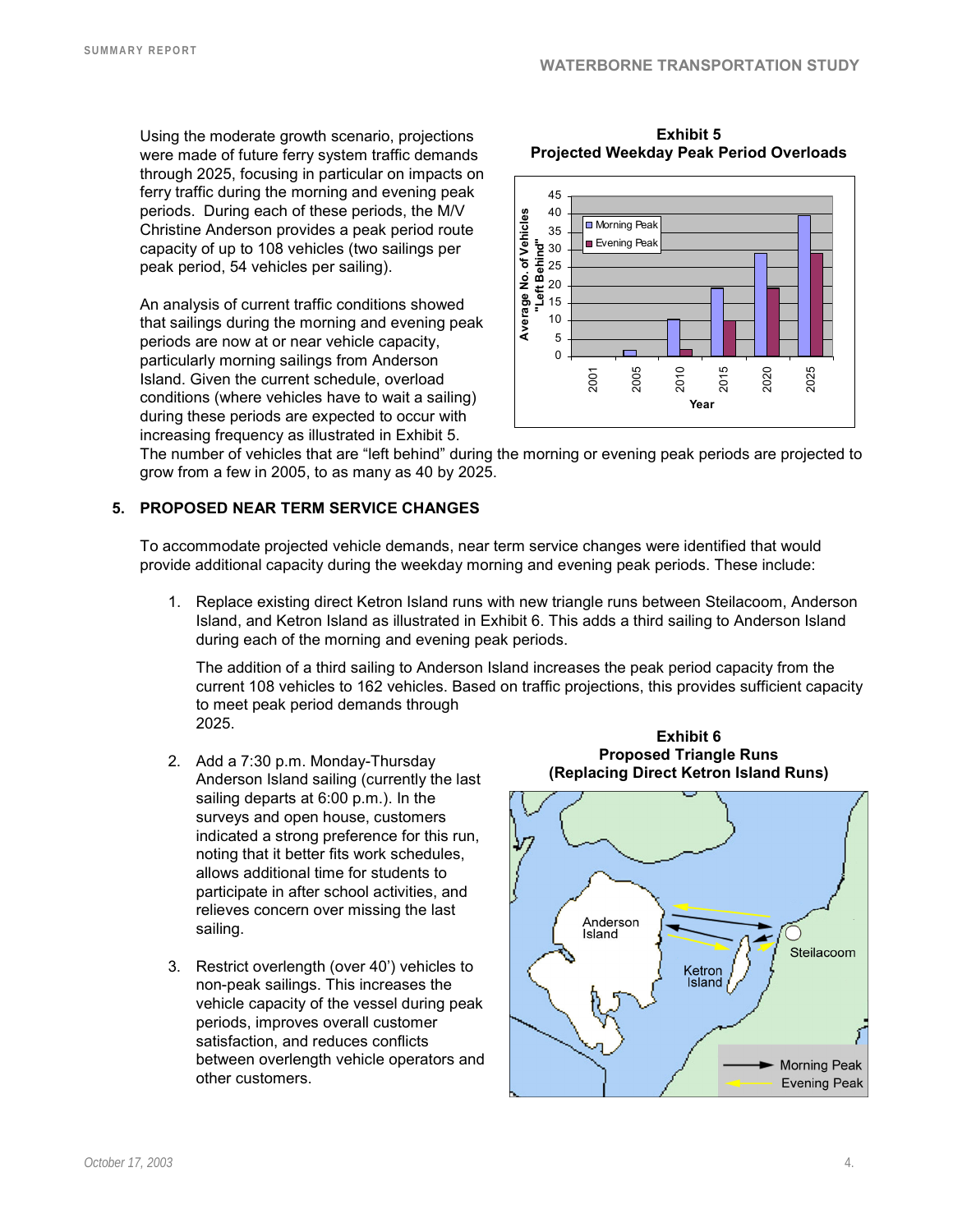An example near term revised sailing schedule is illustrated in Exhibit 7. The schedule replaces the existing 7:00 a.m., 11:00 a.m., and 4:20 p.m. direct sailings to Ketron Island with triangle runs. It also adds a 7:30 p.m. Monday-Thursday sailing to Anderson Island.

For Ketron Island, the last weekday and weekend sailings are shifted from 4:20 p.m. and 8:00 p.m., to 6:10 p.m. and 10:00 p.m. respectively. This will allow Ketron Island residents extra time to catch the ferry in the evening.

#### **6. FUEL AND PROPULSION SYSTEM ANALYSIS**

Three aspects of the M/V Christine Anderson were analyzed to determine if significant cost, operational or other benefits could be realized through upgrades or changes:

|                                 | Leave                | Leave        | Leave        |  |
|---------------------------------|----------------------|--------------|--------------|--|
|                                 | Steilacoom           | Ketron       | Anderson     |  |
| Mon-Fri Only                    | 5:55 a.m.            |              | 6:30 a.m.    |  |
| Every Day <sup>(1)</sup>        | 7:00 a.m.            | 7:20 a.m.    | 7:50 a.m.    |  |
| Every Day                       | 8:20 a.m.            |              | 8:50a.m.     |  |
| Every Day                       | 9:20 a.m.            |              | 9:50 a.m.    |  |
|                                 | Break (20 min)       |              |              |  |
| Every Day <sup>(1)</sup>        | 10:40 a.m.           | $11:00$ a.m. | $11:30$ a.m. |  |
| Every Day <sup>(2)</sup>        | 12:00 noon           |              | 12:30 p.m.   |  |
|                                 | Maintenance (70 min) |              |              |  |
| Every Day                       | 2:10 p.m.            |              | 2:40 p.m.    |  |
| Every Day                       | 3:10 p.m.            |              | 3:40 p.m.    |  |
| Every Day                       | 4:10 p.m.            |              | 4:40 p.m.    |  |
| Every Day                       | 5:10 p.m.            |              | 5:40 p.m.    |  |
| (1)<br>Every Day                | 6:10 p.m.            | 7:10 p.m.    | 6:40 p.m.    |  |
| Every Day                       | 7:30 p.m.            |              | 8:00 p.m.    |  |
|                                 | Break (15 min)       |              |              |  |
| Fri-Sat-Sun Only                | 8:45 p.m.            |              | 9:20 p.m.    |  |
| Fri-Sat-Sun Only <sup>(1)</sup> | 10:00 p.m.           | 11:00 p.m.   | 10:30 p.m.   |  |

#### **Exhibit 7 Example Near Term Sailing Schedule**

(1) Triangle run

(2) Sailing canceled 1st and 3rd Wednesdays of the month to deliver fuel to the Islands

- *Fuel System*: The feasibility of converting the M/V Christine Anderson natural gas/diesel dual fuel was analyzed to determine if significant cost or other benefits could be realized. An economic analysis determined that it is not feasible at this time, primarily because of the costs to construct shore-side natural gas storage facilities at Steilacoom and the necessary ship modification.
- *Propulsion System:* The M/V Christine Anderson's propulsion system was reviewed to determine if benefits would be realized from retrofitting the vessel with a new controllable itch propeller system to improve vessel maneuverability and route speed. Although installation of controllable pitch propellers could improve the vessel's response in an emergency stop, overall travel time between Steilacoom and the Islands would remain unchanged due to the direct nature and short distance of the runs. The estimated cost to retrofit the M/V Christine Anderson is approximately \$600,000.
- *Control System:* The existing pneumatic propulsion control system was reviewed to determine if installation of an electronic control system would increase the system reliability. Retrofitting the M/V Christine Anderson with electronic controls could increase the system reliability. The estimated cost is \$115,000.

## **7. VESSEL REPLACEMENT OPTIONS**

One of the primary objectives of the study was to identify options for replacement of the M/V Steilacoom which is at the end of its serviceable life. Five alternative options were considered, including:

- 1. Procure a new 30 car ferry to provide a direct replacement for the M/V Steilacoom.
- 2. Procure a new 54 car ferry to provide greater capacity than the M/V Steilacoom. This vessel would alternate with the M/V Christine Anderson to provide constant capacity all year.
- 3. Procure a new 75-car ferry to provide greater capacity than the M/V Steilacoom. This would serve as the primary vessel with the M/V Christine Anderson acting as backup.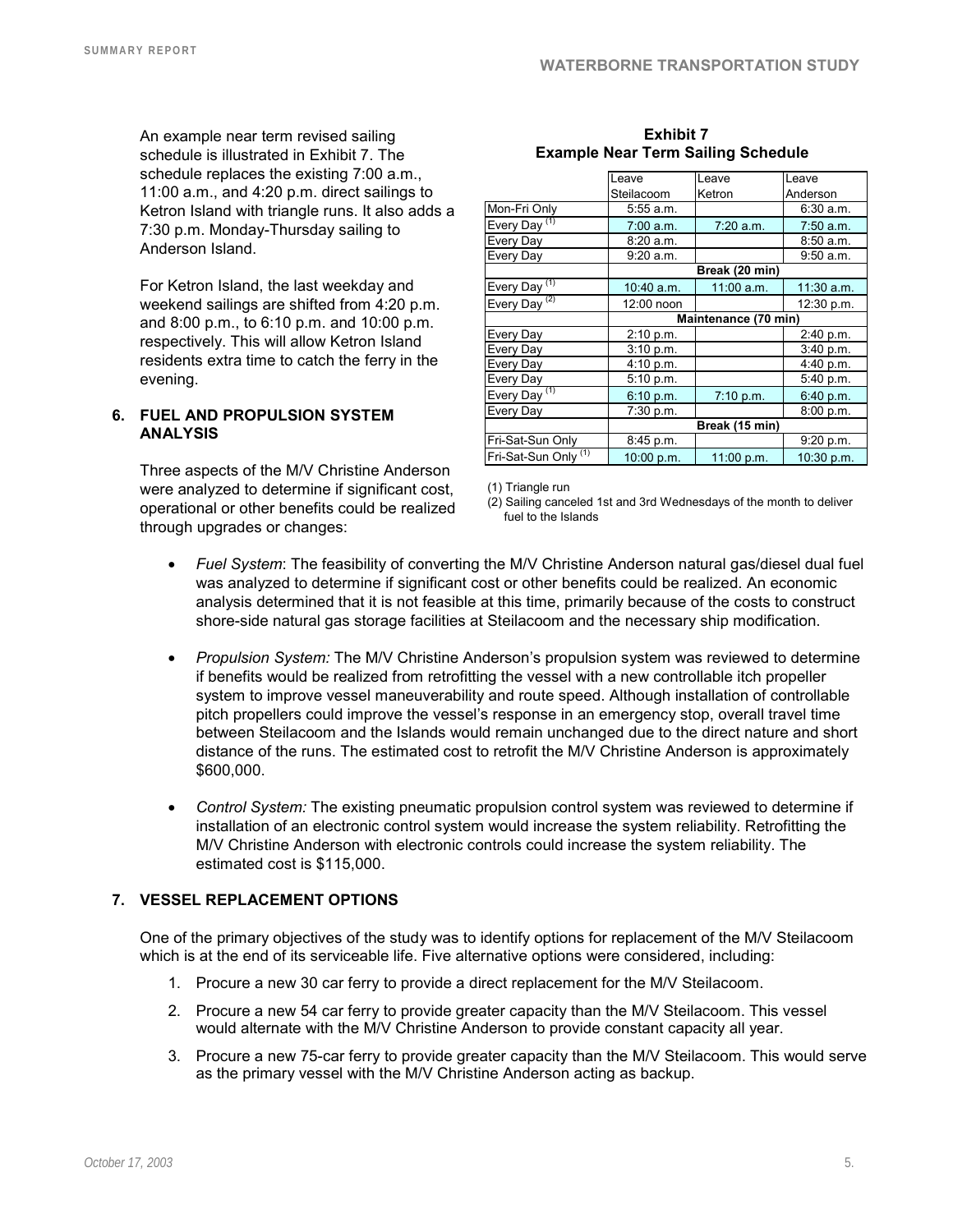- 4. Provide a passenger-only ferry during maintenance of the M/V Christine Anderson. No vehicle service would be available for up to four weeks a year.
- 5. Provide a leased vehicle ferry during maintenance of the M/V Christine Anderson.

A screening process was used to evaluate the different vessel replacement options and concluded that:

• Traffic levels have risen to the point where a 30 car vessel cannot provide sufficient back-up capacity.

 **New 54 Car Vessel THEFT**  $T\mathbb{U}$  $\overline{AB}$ 

**Exhibit 8** 

- The availability of a leased vessel is uncertain, particularly during unplanned service disruptions.
- A passenger-only ferry would not be able to meet vehicle demands.
- A new 54 car vessel, operating under the service schedule identified in Exhibit 3, provides sufficient capacity to meet projected traffic demands through 2025. A 75 car vessel would provide excess capacity, would have higher operating costs, and would be significantly underutilized during low demand periods.
- A new 54 car vessel could alternate service with the M/V Christine Anderson, providing a constant level of capacity. This would extend the time period between major overhauls, provides more flexible dry-docking options, keeps both vessels in good running condition by having both used on a regular basis, and provides an option of operating both vessels in parallel during very high demand periods (e.g., holiday weekends).

Recommendations are to procure a new 54 car vessel as illustrated in Exhibit 8. This provides the most flexible service option and should accommodate projected demands through 2025.

#### **8. FUTURE FARE CHANGES**

In order to help finance proposed service changes, procure a new vessel to replace the M/V Steilacoom, and achieve fare recovery goals, a future fare pricing model was developed based on algorithms or relationships among fare attributes. Attributes include passenger/vehicle classification (e.g., vehicle type, single fare, commuter) and customer type (e.g., adult, senior/disabled, youth, child).

This model provides Pierce County with a consistent, structured approach for computing fare prices. It is based on implementing fare changes on a regular two year cycle, and adjusting fares over time to recover 80% of costs from fares (similar to State goals for the Washington State Ferry system). The model also includes pricing passenger fares in multiples of \$0.10 and vehicle fares in multiples of \$0.25.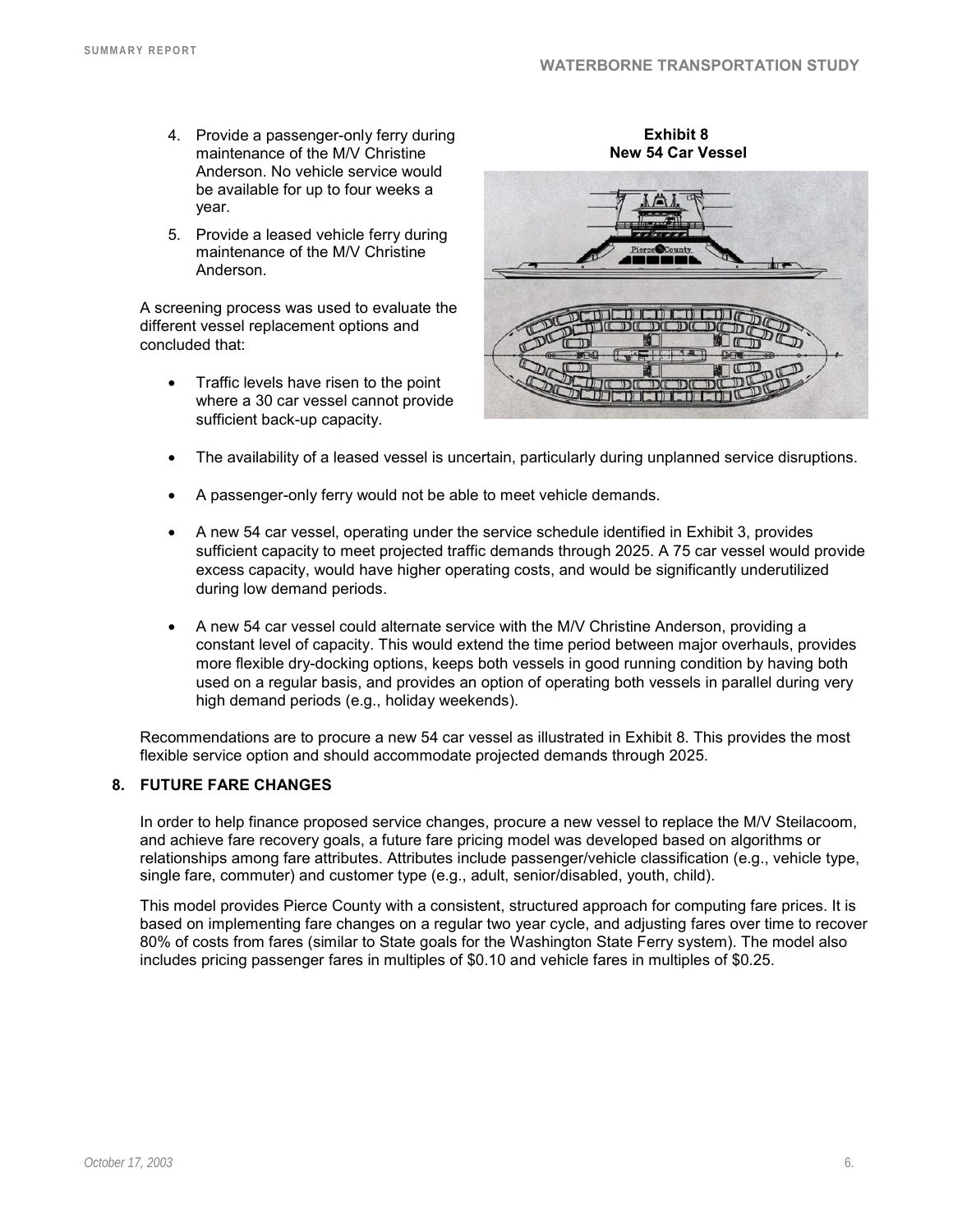**Peak Season** 

 **Off Season** 

**Current 2004-2005**

**Peak Season** 

Exhibit 9 summarizes the proposed fare structure for 2004-2005 based on the model. Attributes of this structure include:

- All prices are based on algorithmic relationships with two baseline fare categories: single adult fare and single vehicle-driver off-season fare (September-May).
- Summer peak season (June-August) vehicle fares are based on 120% of the off-season fare per current practice.
- Commuter fares are priced at 80% of the baseline fares.
- Senior/disabled, youth and motorcycle fares are priced as a percentage of corresponding peak season or offseason single fare adult fares.

Overlength vehicle fares are computed on a per-foot basis for the mid-range of the category. To account for excess weight and

deck utilization impacts of very large vehicles, pricing is based on a sliding scale of higher per foot prices for longer vehicles.

*Passengers*

*Automobiles*

*Motorcycles*

*Overlength Vehicles*

## **9. PROJECTED COSTS AND REVENUES**

The study projected future ferry system costs and revenues through 2025 based on implementation of the proposed service changes and procurement of a new 54 car vessel.



**Exhibit 10** 

**Exhibit 11 Projected Fare Recovery** 



Exhibit 10 summarizes the projected fare revenue and the County or other subsidy requirements. Projections are based on implementing 8% fare increases every two year cycle through 2016, reducing to

| Exhibit 9                         |  |
|-----------------------------------|--|
| Proposed 2004-2005 Fare Structure |  |

Adults 3.30 \$ 3.30 \$ 3.80 \$ 3.80 \$ Commuters (5 trips) 2.10 \$ 2.10 \$ 3.00 \$ 3.00 \$ Child - \$ - \$ - \$ - \$ Senior **1.65 \$ 1.65 \$ 1.90 \$ 1.90** Youth 5-18 **\$** 2.00 \$ 2.00 \$ 2.30 \$ 2.30

Auto w/driver **10.50 \$ 11.50 \$ 13.80** \$ 12.50 \$ 15.00 Auto w/Senior driver  $\begin{vmatrix} 8 & 9.20 & 8 & 11.00 & 8 & 10.00 & 8 & 12.00 \\ 8 & 9.20 & 8 & 9.20 & 8 & 10.00 & 8 & 10.00 \end{vmatrix}$ 

Motorcycle Single 5 6.00 \$ 7.20 \$ 7.50 \$ 9.00 Motorcycle Commuter  $\frac{1}{3}$  3.60 \$ 3.60 \$ 6.00 \$ 6.00

Under 20' **\$** 11.50 \$ 13.80 \$ 12.50 \$ 15.00 20'-30' 20.50 \$ 24.60 \$ 22.50 \$ 27.00 \$ 30'-40' **\$** 30.25 \$ 36.30 \$ 33.25 \$ 40.00 40'-50' 40.00 \$ 48.00 \$ 45.00 \$ 54.00 \$ 50'-60' 50.00 \$ 60.00 \$ 57.75 \$ 69.25 \$ 60'-70' 60.00 \$ 72.00 \$ 71.50 \$ 85.75 \$ 70'-80' 70.00 \$ 84.00 \$ 86.25 \$ 103.50 \$ 80' + 80.00 \$ 96.00 \$ 102.00 \$ 122.50

Auto w/Comm. driver 9.20 \$ 9.20 \$ 10.00 \$ 10.00 \$

**Off Season**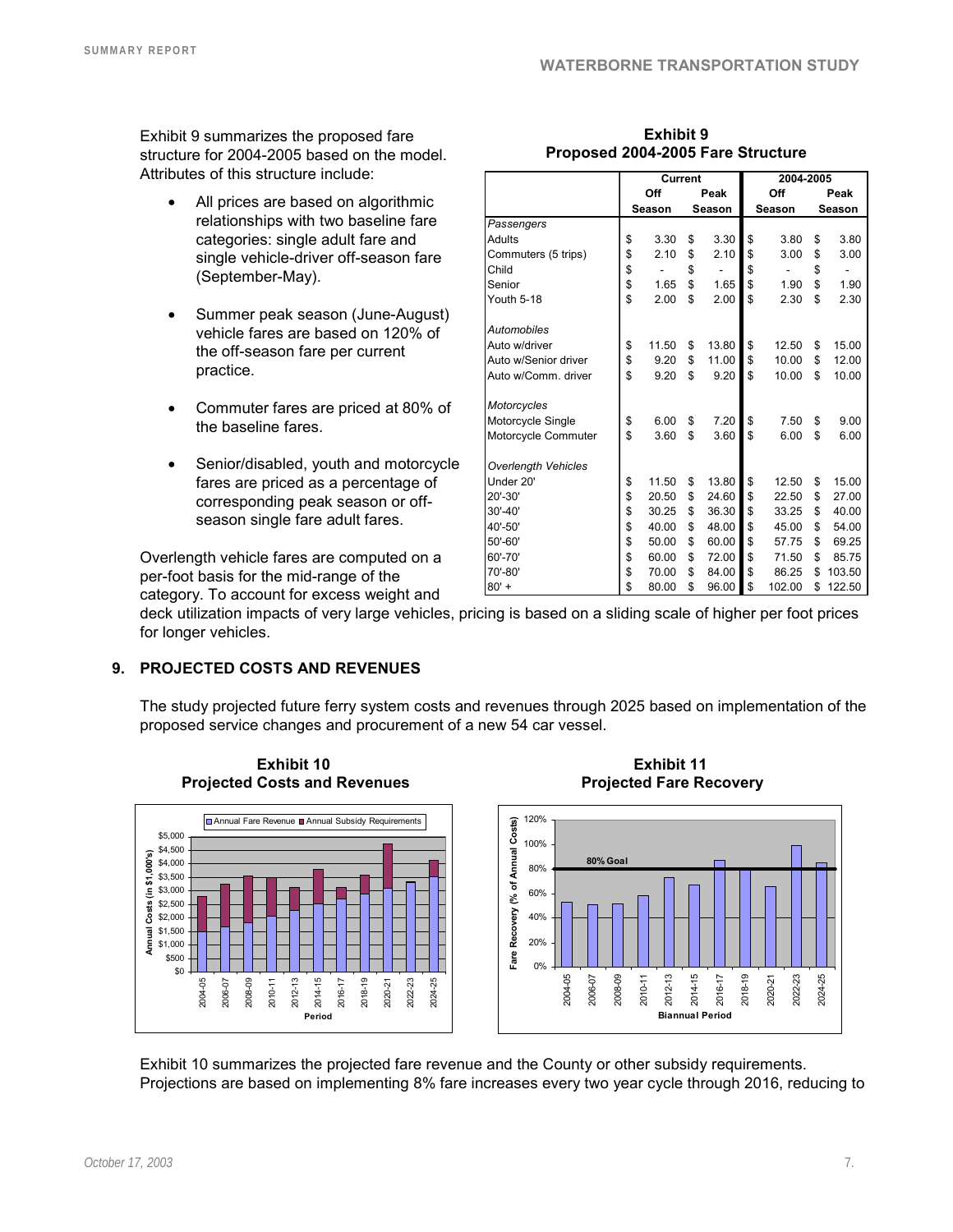4% every two years thereafter. As illustrated in Exhibit 11, this would allow the County to gradually move towards recovery of 80% of annual ferry system costs by 2016.

The cost and revenue profile shown in Exhibit 10 includes vessel and terminal depreciation costs. They are used to fund future vessel procurements and terminal capital improvements. Interest from the fund assets is currently diverted for other purposes by the County. If interest were retained, it will be used for the County ferry system. Allocating depreciation costs for a new 54 car vessel alone would generate annual interest ranging from approximately \$20,000/yr in 2005, to as much as \$300,000/yr by 2025<sup>3</sup>.

#### **10. OTHER NEAR TERM IMPROVEMENTS**

The study identified facility, ticketing, and public information improvements. Exhibit 12 summarizes potential near term improvements that should be considered. In each case, the potential impacts on fares are identified.

|                                                                 | <b>Capital Cost</b>   | Amount to be<br><b>Recovered</b><br>through Fares <sup>4</sup> | <b>Potential Impact on Fares</b> |                    |  |  |  |
|-----------------------------------------------------------------|-----------------------|----------------------------------------------------------------|----------------------------------|--------------------|--|--|--|
| Improvement                                                     |                       |                                                                | <b>Passenger</b>                 | <b>Auto/Driver</b> |  |  |  |
| <b>Facility Improvements<sup>5</sup></b>                        |                       |                                                                |                                  |                    |  |  |  |
| Anderson Island pontoon<br>replacement                          | \$280k <sup>6</sup>   | \$12,000/yr                                                    | Negligible                       | \$0.15             |  |  |  |
| Anderson Island dolphin<br>replacement                          | \$0.6 Million         | \$25,300/yr                                                    | \$0.05                           | \$0.25             |  |  |  |
| Second ferry slip - Steilacoom<br>landing                       | \$4.0 Million         | \$168,500/yr                                                   | \$0.30                           | \$1.50             |  |  |  |
| Steilacoom waiting facility paint and<br>re-roof                | \$30k                 | \$1,300/yr                                                     | Negligible                       | Negligible         |  |  |  |
| <b>Ticketing Improvements</b>                                   |                       |                                                                |                                  |                    |  |  |  |
| Provide ticket sales at a retail<br>location on Anderson Island | \$40k+\$13k/yr<br>O&M | \$14,000/yr                                                    | Negligible                       | \$0.15             |  |  |  |
| Provide online sales of tickets<br>through the Internet         | \$12k/yr O&M          | \$10,000/yr                                                    | Negligible                       | \$0.11             |  |  |  |
| Participate in the Regional Smart<br>Card Program               | \$40k+\$4k/yr<br>O&M  | \$11,000/yr                                                    | Negligible                       | \$0.12             |  |  |  |

#### **Exhibit 12 Potential Near Term Improvements**

l

<sup>&</sup>lt;sup>3</sup> \$8.6 million vessel capital cost depreciated over 20 years. Interest retained in the fund and compounded.<br><sup>4</sup> This reflects amerization of 80% of the identified copital costs over a 20 year period at 0.5% interest.

This reflects amortization of 80% of the identified capital costs over a 20-year period at 0.5% interest.

<sup>5</sup> Many of these are already funded and programmed by Pierce County.

<sup>6</sup> Total cost of the pontoon replacement is \$1.4 million, however the County has secured grant funding such that only \$280k needs to be funded locally.